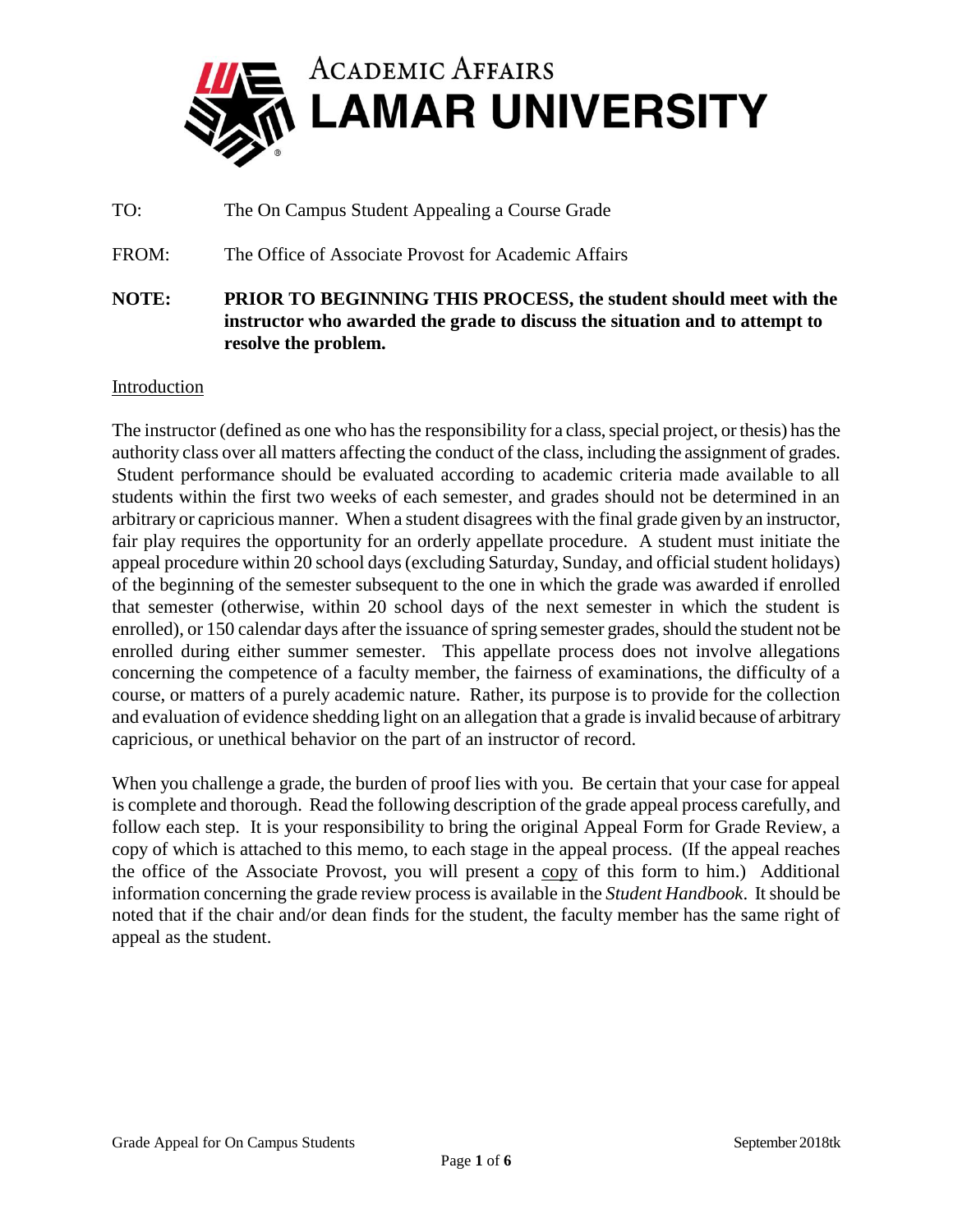## Procedure Checklist:

- [ ] 1. You should have obtained these papers from a chair in a department office, from a dean in a college office, or from a representative of the Office of the Associate Provost, 310 Wayne A. Reaud Building. If you have any questions, your department chair, your dean, or the Associate Provost for Academic Affairs (880-8400) will be happy to explain the entire process, in addition to your rights and obligations.
- [ ] 2. The first step in the grade review process is a discussion between the student and the instructor who awarded the grade. If you have not already had such a discussion, you must do so immediately.
- [ ] 3. Fill in the information that is requested at the top of the Appeal Form for Grade Review, which is attached.
- [ ] 4. On a separate paper  $(8.5" \times 11")$  to be attached to the Appeal Form for Grade Review, summarize your reasons for believing that you deserve a change of grade in the course. You must include a summary of the discussion with your instructor, emphasizing why you believe that the instructor acted in an arbitrary and/or a capricious manner.
- [ ] 5. Give the instructor a copy of your summary, and ask him or her to sign the Appeal Form for Grade Review and return it to you. If the instructor refuses to sign the form, proceed to the next step.
- [ ] 6. Make an appointment with the chair of the department in which the course was taught. Explain to the chair the problem with your grade, and give him/her the Appeal Form for Grade Review (with attachment). The chair will schedule a meeting with you and the instructor, either separately or together. If no agreement is reached at this meeting, the department chair will sign the Appeal Form for Grade Review and return it to you, and will write his/her own assessment of the grade dispute. A copy will be given to you as well as included in the materials forwarded to the college level. You should give the chair copies of all materials that you have that were relevant to the calculation of your grade. The instructor will do the same. Proceed to Step 7. *(If the department chair is also the instructor, skip Step 6 and proceed to Step 7.)*
- [ ] 7. Make an appointment with the academic dean of the college in which the instructor teaches. Explain to the dean the problem with your grade, and give him/her the Appeal Form for Grade Review (with attachment). The dean may convene the college's Student-Faculty Relations Committee to review the materials related to the grade appeal (given to him/her by the department chair), after which the Committee will make a recommendation to the dean. Based upon the dean's analysis of the situation, perhaps informed by a recommendation from the Student-Faculty Relations Committee, the dean will try to resolve the problem. If no solution is reached and you wish to continue your appeal, the dean will sign the Appeal Form for Grade Review and give you a copy. *(If the dean is also the instructor, skip Step 7 and proceed to Step 8.)*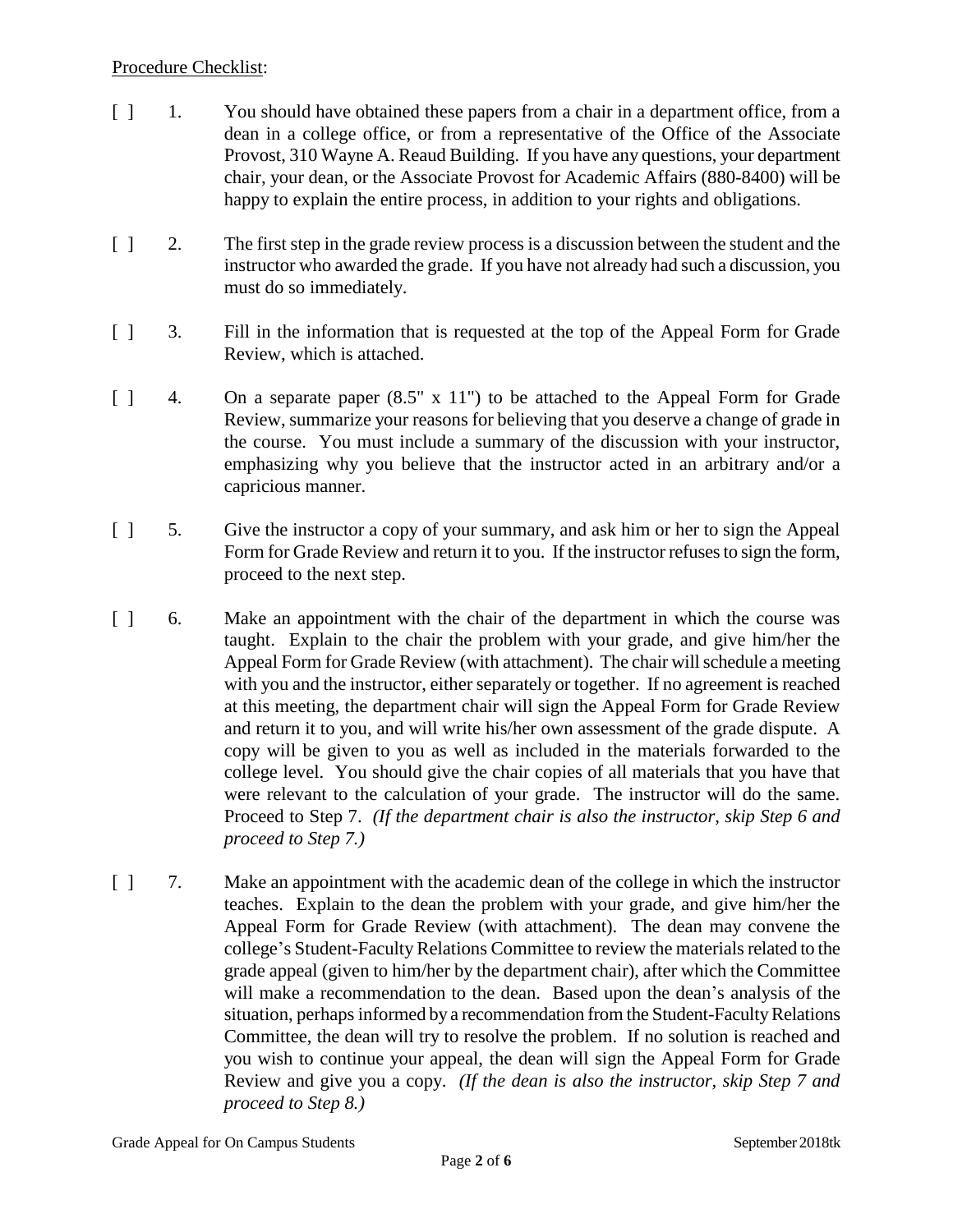- [ ] 8. Within one week of the dean's decision, you must bring to the Office of the Associate Provost (Room 310, Wayne A. Reaud Building; 880-8400) the copy of your Appeal Form for Grade Review and a written letter of appeal of his/her decision, summarizing your reason(s) for it. These items will constitute your appeal to the Associate Provost. He will then contact the dean and obtain the original Appeal Form for Grade Review and all materials relevant to your appeal.
- [ ] 9. When the complete appeal package is received by the Associate Provost, a University Grade Review (UGR) Committee will be appointed from among the members of the five college Student-Faculty Relations Committees. The committee will be comprised of four faculty from colleges other than the one in which the appeal originated and three students, one of whom shall be a graduate student and all of whom shall be majors in departments other than the department in which the appeal originated. The committee chair will contact you at either the telephone number or the e-mail address you provided in the heading on the Appeal Form for Grade Review. You will be provided a list of the members and alternates of the UGR Committee (one of which you may challenge for cause) and an academic records waiver form. The UGR Committee will review all materials related to the appeal and will make a recommendation to the Associate Provost, who will make the final decision. If the University Grade Review Committee decides to talk with you in person, you will be notified of the date and time.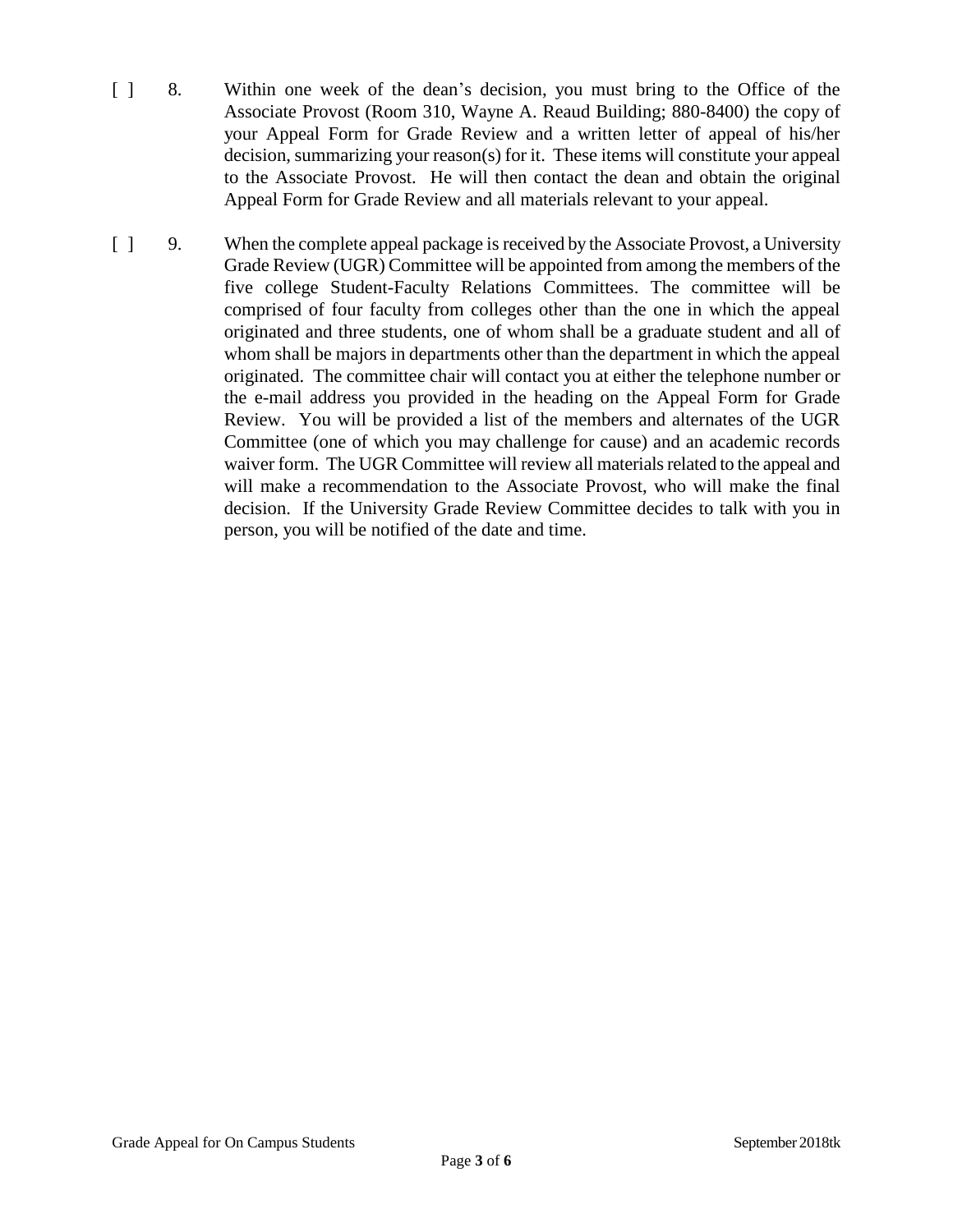## **APPEAL FORM FOR GRADE REVIEW – ON CAMPUS STUDENTS**

|                                                                                                                                               | CLASS: [ ] Freshman [ ] Sophomore [ ] Junior [ ] Senior [ ] Graduate Student                                                                                                                                                                                                                                                                                                                                                                                                                                                                                                                                                                                                                                                                                                                                                                                                                                                               |
|-----------------------------------------------------------------------------------------------------------------------------------------------|--------------------------------------------------------------------------------------------------------------------------------------------------------------------------------------------------------------------------------------------------------------------------------------------------------------------------------------------------------------------------------------------------------------------------------------------------------------------------------------------------------------------------------------------------------------------------------------------------------------------------------------------------------------------------------------------------------------------------------------------------------------------------------------------------------------------------------------------------------------------------------------------------------------------------------------------|
|                                                                                                                                               |                                                                                                                                                                                                                                                                                                                                                                                                                                                                                                                                                                                                                                                                                                                                                                                                                                                                                                                                            |
| NOTE: Notify the Office of the Associate Provost if any of the above data changes<br>(Phone: 409-880-8400, Email: AcademicAffairs@lamar.edu). |                                                                                                                                                                                                                                                                                                                                                                                                                                                                                                                                                                                                                                                                                                                                                                                                                                                                                                                                            |
| COURSE:                                                                                                                                       |                                                                                                                                                                                                                                                                                                                                                                                                                                                                                                                                                                                                                                                                                                                                                                                                                                                                                                                                            |
| (Course Prefix, Section, Title)                                                                                                               |                                                                                                                                                                                                                                                                                                                                                                                                                                                                                                                                                                                                                                                                                                                                                                                                                                                                                                                                            |
| SEMESTER IN WHICH DISPUTED GRADE WAS AWARDED: __________________________________                                                              | (Semester / Year)                                                                                                                                                                                                                                                                                                                                                                                                                                                                                                                                                                                                                                                                                                                                                                                                                                                                                                                          |
|                                                                                                                                               |                                                                                                                                                                                                                                                                                                                                                                                                                                                                                                                                                                                                                                                                                                                                                                                                                                                                                                                                            |
|                                                                                                                                               | GRADE EXPECTED:                                                                                                                                                                                                                                                                                                                                                                                                                                                                                                                                                                                                                                                                                                                                                                                                                                                                                                                            |
|                                                                                                                                               | ********************                                                                                                                                                                                                                                                                                                                                                                                                                                                                                                                                                                                                                                                                                                                                                                                                                                                                                                                       |
| have the same right of appeal to the next higher authority as the student.                                                                    | To the Instructor: Because you and the student were unable to resolve the grade dispute to your<br>mutual satisfaction, the appeal is being carried to the departmental level. You should sign this<br>Appeal Form for Grade Review in the space provided below, indicating only that the conference<br>described took place, and return it to the student. Your department chair will request a meeting with<br>you and the student, either separately or together. You should take with you to this conference all<br>materials used in the calculation of the student's grade. At this time you may wish to provide your<br>department chair with a response to the student's statement. "University Procedures in Reference to<br>Student Academic Grievances," in which the grade appeal process is described, is included in<br>Appendix H in the Faculty Handbook. If your chair and/or the dean finds in favor of the student, you |

Signature of the Instructor Date

\*\*\*\*\*\*\*\*\*\*\*\*\*\*\*\*\*\*\*\*

\_\_\_\_\_\_\_\_\_\_\_\_\_\_\_\_\_\_\_\_\_\_\_\_\_\_\_\_\_\_\_\_\_ \_\_\_\_\_\_\_\_\_\_\_\_\_\_\_\_\_\_\_\_\_\_\_\_\_\_\_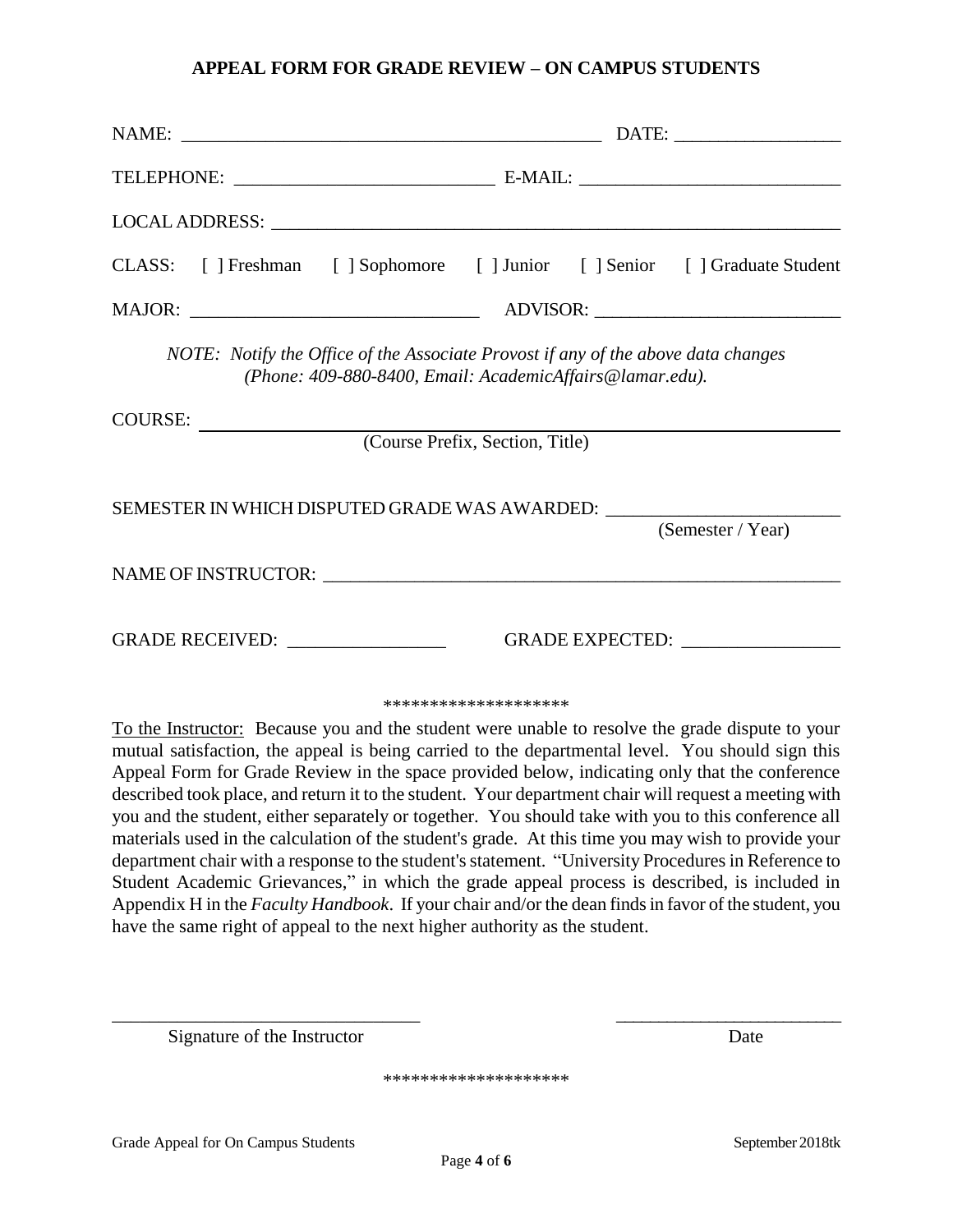To the Department Chair: You must schedule a meeting with the student and the instructor, either separately or together, and attempt to resolve the grade dispute. In the event you are unable to do so, you must:

- (1) sign the Appeal Form for Grade Review and return it to the student; and
- (2) furnish copies of all materials relevant to the calculation of the student's grade to the dean of your college:
	- a. a copy of page(s) from the course grade book with names (but not the grades) of other students in the class deleted;
	- b. all tests, quizzes, reports, exams, or other materials which were used in determining the grade (student should supply copies of those which were returned);
	- c. a description of the procedure utilized to calculate the course grade, as well as the grading criteria actually given to the students, in writing, at the beginning of the course.
- (3) In addition, you should obtain and forward to your dean whatever else either party deems pertinent as part of the appeal package (e.g., handouts, class notes, letters of support), and include a written summary of your own assessment of the grade dispute.

Signature of the Department Chair Date

## \*\*\*\*\*\*\*\*\*\*\*\*\*\*\*\*\*\*\*\*

\_\_\_\_\_\_\_\_\_\_\_\_\_\_\_\_\_\_\_\_\_\_\_\_\_\_\_\_\_\_ \_\_\_\_\_\_\_\_\_\_\_\_\_\_\_\_\_\_\_\_\_\_\_\_\_\_\_

To the Dean: You should convene the college's Student-Faculty Relations Committee and/or attempt to reconcile the problem concerning the disputed grade. If this proves impossible (i.e., you decide to deny the appeal based upon the Committee's recommendation and/or your own actions/analysis), within two weeks following your original receipt of the appeal you must schedule a meeting with the student and inform him/her of your decision. Then, ask if the student wishes to continue the appeal. If not, the process has been concluded, and you should retain all the materials relevant to the appeal in your files for at least three years. If so (or if the student is unsure),

- (1) inform the student both orally and in writing that he/she must present the required appeal documents to the Associate Provost *within seven days of your meeting*;
- (2) sign the original Appeal Form for Grade Review (which the student has), give a copy to the student with guidance that it must be given to the Associate Provost, in person, along with the required letter of appeal describing his/her reasons for doing so;
- (3) notify the Associate Provost, in writing, of the potential appeal;
- (4) retain the signed, original Appeal Form for Grade Review and all materials relevant to the appeal for transmittal to the Provost if requested within the one-week appeal period.